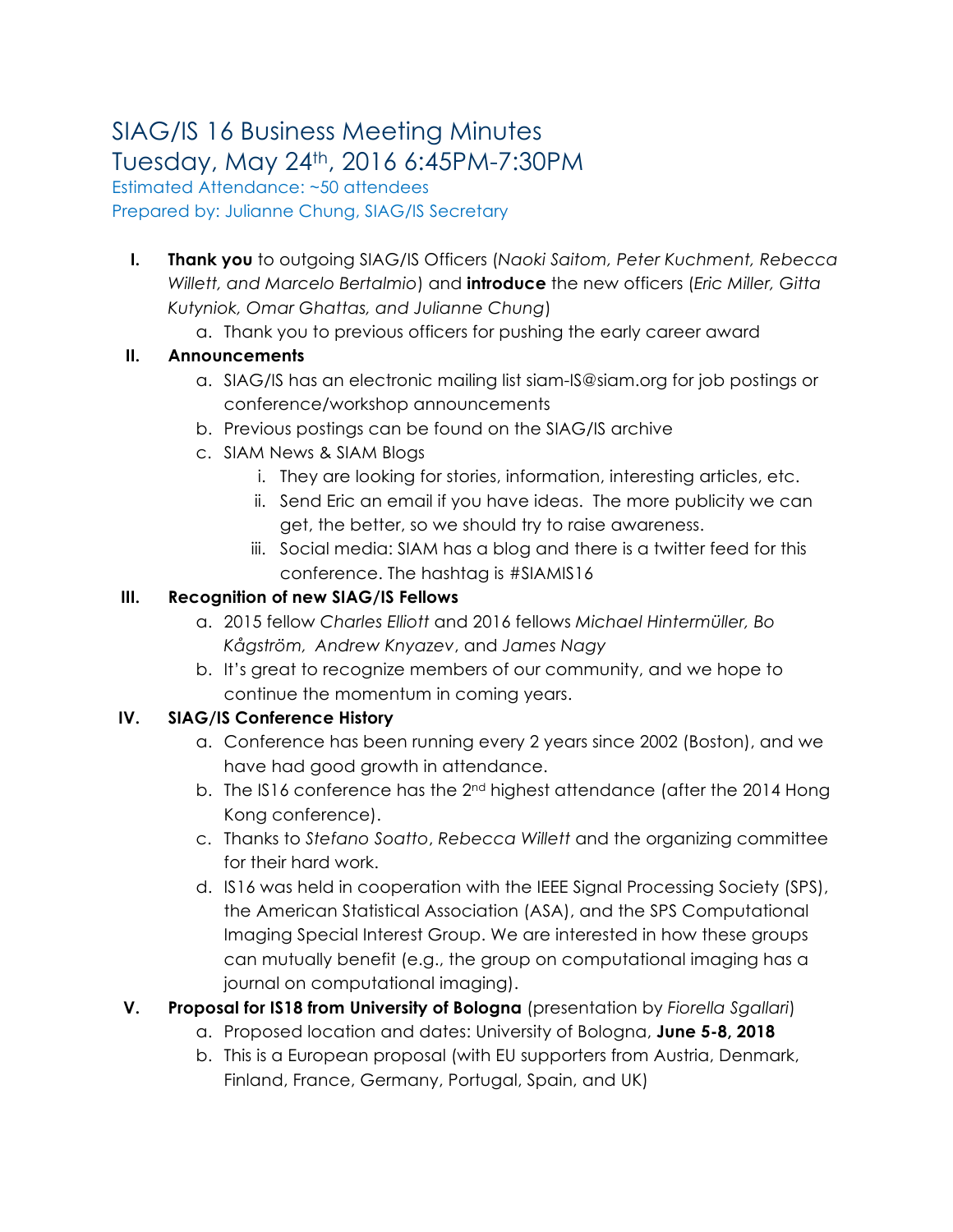- c. Univ of Bologna is a multi-campus, public university (it's a historical campus) with 33 departments, 11 schools and many museums (sometimes lessons are taught among frescos). The campus has 84K students and a budget over 610.9 million euros.
- d. Bologna is a small, walking city, with a historical path that goes through the city and most things are within 30 minutes. The university is very close to downtown with many hotels/restaurants nearby.
	- i. Bologna has a small, but efficient airport with connections to every capital in Europe and sometimes summer flights to New York
	- ii. There is excellent Italian food
	- iii. Nearby cities with fast train connections include Venice (1.5 hrs), Florence (25min), Rome (2 hrs), Milan (1 hr)
- e. Conference Issues:
	- i. A new building (Belmeloro) has been chosen for the conference center. It is close to the math department and has a nearby garden. The biggest hall holds 432, but there are also nearby buildings to handle a larger meeting. The opening session can be in the Aula Magna (10 minutes away, holding up to 1000 people)
	- ii. The selected dates are ideal since there will be no classes that week and it is before exams
	- iii. The department of math has accepted financial responsibility and has formed a committee to handle financial matters
	- iv. Accommodations range from 45 euros per day at the university to 3-5 star hotels with negotiated rates at approximately 90euros per day for a single room
- f. Feedback from participants:
	- i. The alternative is to have it in the states (SIAM would take care)
	- ii. A potential concern about having the conference at a university is that people may come sporadically, but this may not be an issue.
	- iii. This will be the first time SIAM IS is held in Europe, attracting interest from other European groups such as GAAM.
	- iv. Applied Linear Algebra was in Germany and will be in Hong Kong. Participation has been great overseas.

# **VI. Other Conferences**

- a. SIAM AN16 (July 11-15, 2016 in Boston) with SIAM-NSF Workshop on Optics and Photonics
- b. Gene Golub SIAM Summer School on Data Sparse Approximations and Algorithms – application site opens Fall 2016

# **VII. SIAG/IS Membership Report**

- a. SIAG/IS has good membership, with about 500 members
- b. If not a member, join SIAM (many benefits)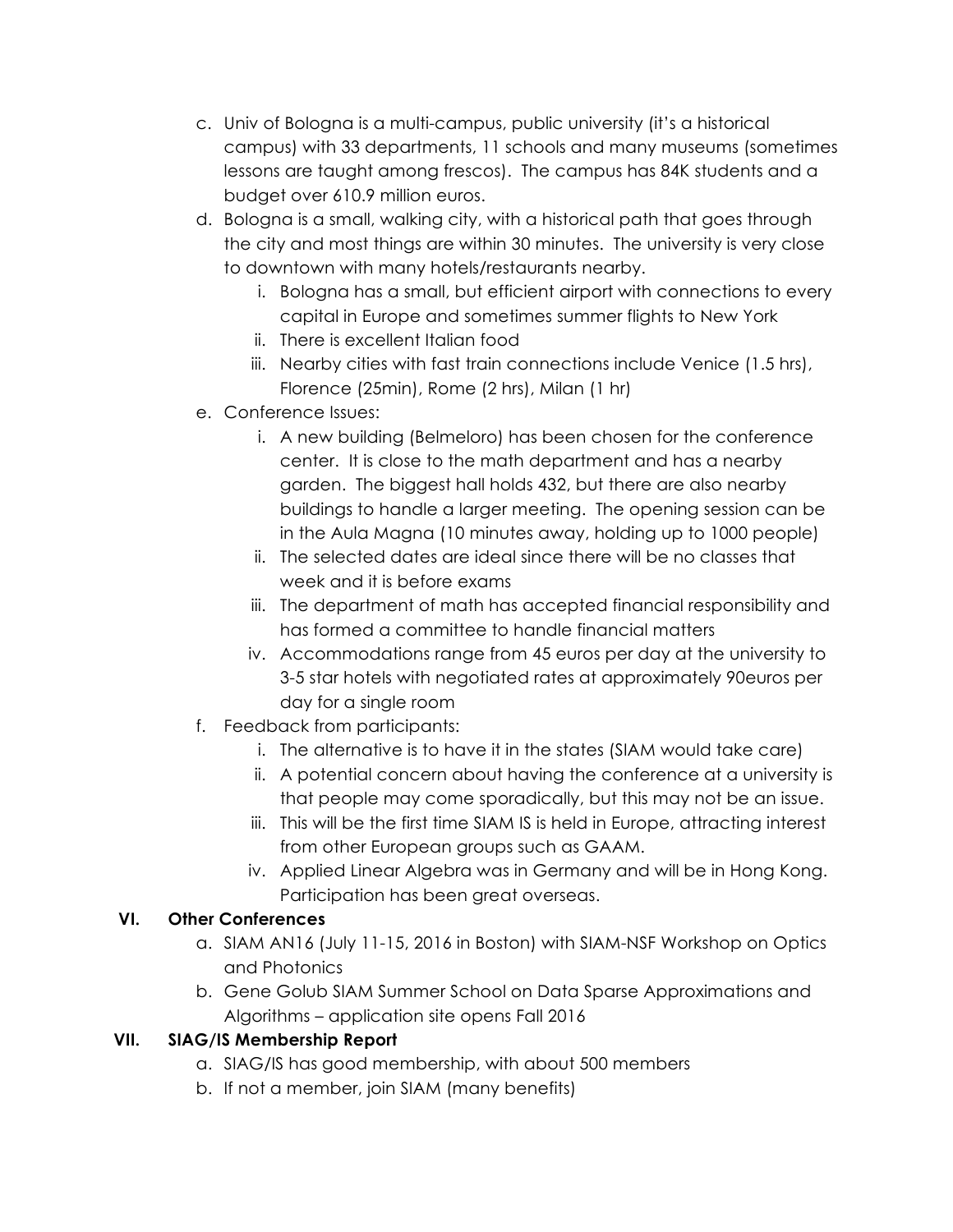**VIII. Other Business:** New officers joined in January and brought up some issues.

#### a. **Updating web presence**

*Goal:* Currently we have a wiki and listserve, but it's not user friendly. We want to develop a webpage that includes a list of open positions (e.g., for students, postdocs, industry and internships), upcoming workshops and conferences, links to the SIIMS, etc.

*Feedback from members:*

- i. Listserv can have a spam feel, rather have a digest
- ii. On webpage, have links to recorded talks from IS Conferences
- iii. Start simple and then improve on it
- iv. Have a Facebook page for conference postings, pictures, etc. SIAM Student chapters already have a Facebook page for getting students involved – this is not for everyone
- v. Question to SIAM: Can we have a student representative on the SIAG board? If we want, we can propose it at the charter renewal.
- vi. Need to generate content on these pages to be useful. Ideas to engage students include an image of the month or a twitter competition. ISRM has an active twitter competition where the most tweets get recognized at the end of the conference.

#### b. **Role of inverse problems in the SIAG**

*Proposed Idea:* Bring inverse problems into the title of the SIAG. Imaging is a form of inverse problems. We already see a strong presence of inverse problems at the meeting and in SIIMS. There is a tight connection between the two (e.g., ideas start in imaging world and translate into inverse problems), so why should we put inverse problems in the title?

- Many people work in inverse problems and don't recognize/think of SIAM/IS as a go-to place for conferences. For example, many application researchers work on the complex physical model between the image and the observation, and these people don't consider themselves as part of the imaging science community.
- Inverse problems do not have a home in SIAM. Although internationally, the Applied Inverse Problems (AIP) conference has a conference every 2 years (alternating with SIAM IS) with an associated society, there is no conflict with having a home in SIAM. By having inverse problems in both conference names, we complement AIP.
- We can grow SIAG membership, especially with inverse problems' growing recognition in the world of big data.

#### *Feedback from members:*

i. Fully support since SIAM looks for symmetry to benefit both fields. Putting it in the SIAG name will made the community far stronger by embracing the inverse problems community.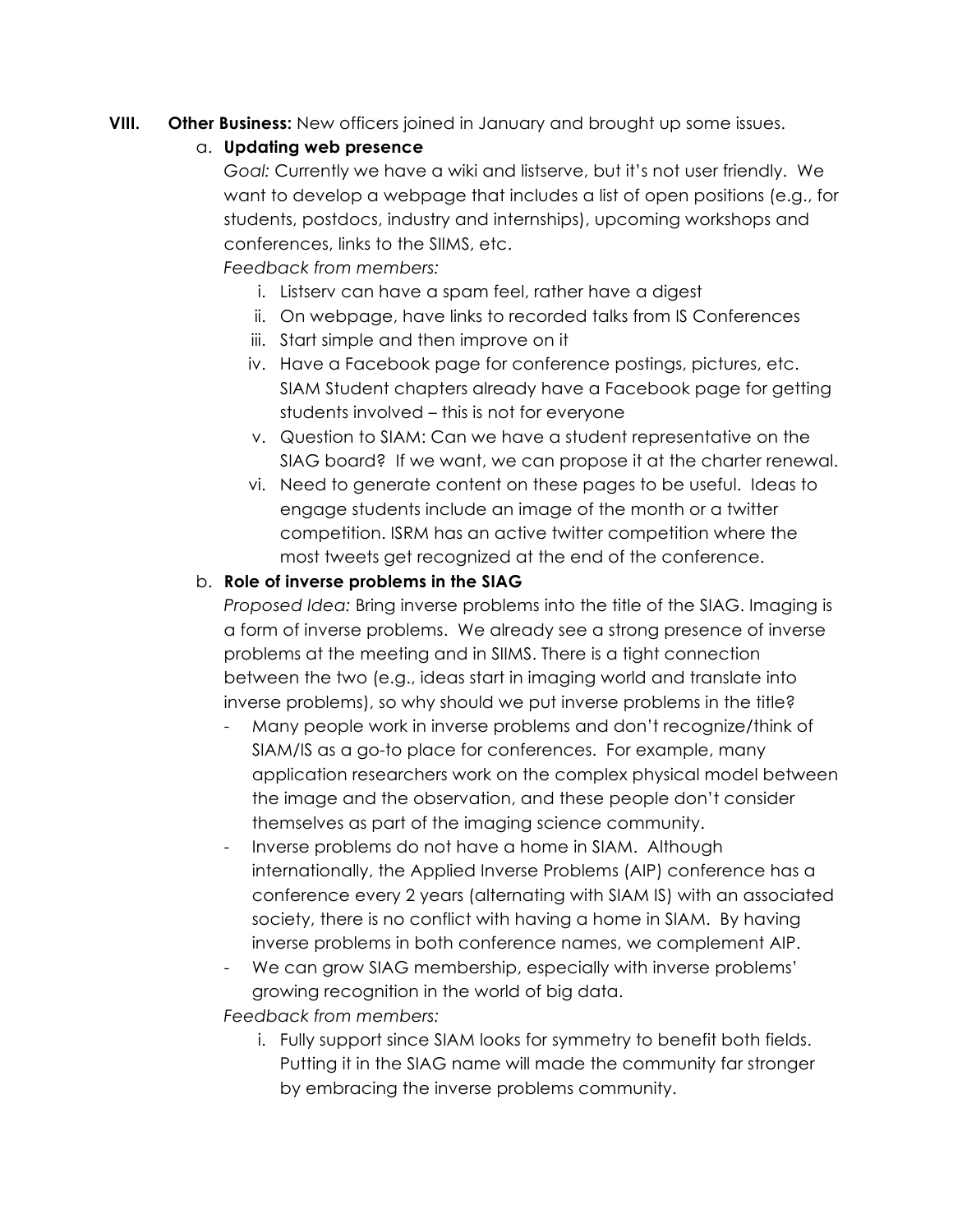- ii. Many keywords are missing in the name of the conference- inverse problems is just one of them. Inverse problems already make up a major component (over 50%) of the conference and of SIIMS. However, "signal processing" is not included and should be, since we are avoiding participants that should be here.
- iii. There is another inverse problems conference "Inverse problems: Modelling and Simulation" which attracts many from the Russian inverse problems community. The inverse problems community is large, and if we define inverse problems as computational, then we exclude others who don't feel part of that community (e.g., abstract regularization theory). The SIAM UQ conference has a large number of talks on inverse problems. Rather than take it as a name, instead have plenary speakers from that field.
- iv. CSE has the largest number of minis on inverse problems, but many of them don't come here.
- v. The title is important. For example, Stanford university had a school of arts and sciences and changed it to the School of Earth, Energy and Environmental Sciences.
- vi. If we change the name, it is possible that attendance will drop. So we need quantitative evidence (e.g., to raise funds) for changing.
- vii. Inverse problems are driven by applications, so it is good to attract theoretical researchers to connect with applications. Also many theoretical techniques are not used in applications.
- viii. Some colleagues from China are not coming any more because it's getting too expensive. SIAM fees are still relatively low, compared to other conferences.
- ix. IP-net email list provides publication titles for Inverse Problems and Inverse Problems and Imaging. It would be good for SIIMS to send out a table of contents regularly to all of these email lists when each volume is printed.
- x. We should be vigilant about reaching a broader audience. Rather than changing the name of the journal/group, let's modify the subtitles to broaden the scope and see if the numbers grow because of that.

#### **IX. Adjourn and final issues**

- There was discussion at SIAG14 in Hong Kong about creating a minisymposium to link SIIMS with the conference. For the first time, 8 papers were selected from SIIMS and presented at IS16. Hopefully, someone will organize a similar session next time. This time the papers were selected with the help of the previous Editor-in-Chief, taking into account the number of downloads and citations. It's not clear if that was a good measure, since the 8 papers reflected a trend